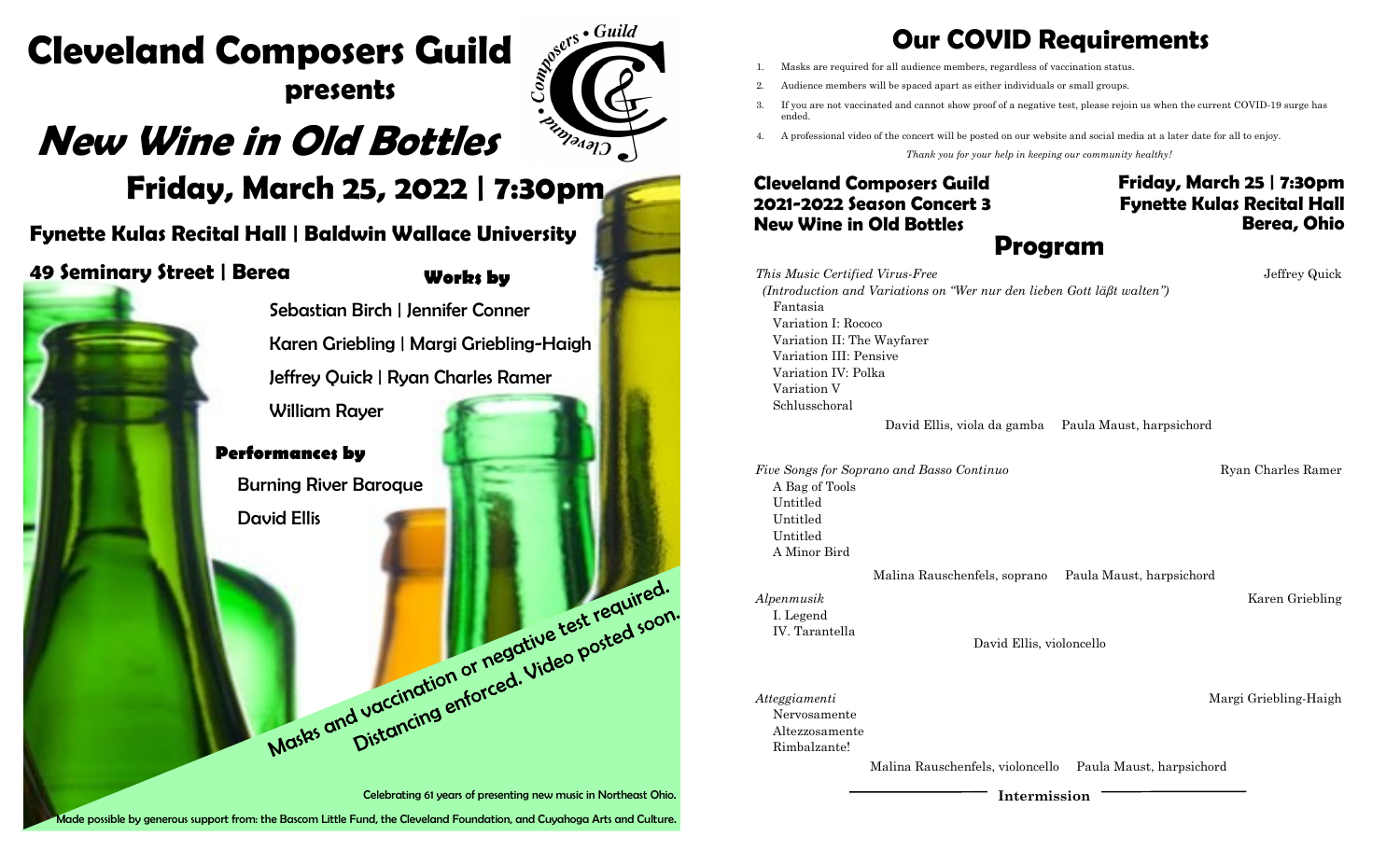Truly Free Jennifer Conner

Malina Rauschenfels, soprano and violoncello

Ghosts of the Baroque

Prelude

Eine Kleine Fuge

Pavane

Saltarello

Malina Rauschenfels and David Ellis, violoncellos Paula Maust, harpsichord

Three Miniatures

Allegro moderato

Slowly, with grace

Fugal

Malina Rauschenfels and David Ellis, violoncellos Paula Maust, harpsichord

Suite from Piedigrotta Spider Dance Hymn to the Sun Children's Chorus

Malina Rauschenfels and David Ellis, violoncellos Paula Maust, harpsichord

# About the Musicians & Music

Cleveland-based BURNING RIVER BAROQUE brings diverse communities together through vibrant musical performances that inspire engaging dialogues and meaningful social change. Inspired by the tremendous environmental reform that occurred after the Cuyahoga River burned, they strive to engage listeners of all ages and walks of life by offering most concerts free of charge or by donation. They bring the drama and vitality of Baroque music to life for contemporary audiences by demonstrating the profound connections between issues in the Baroque era and those of modern times.

DR. PAULA MAUST is a performer, scholar, and educator dedicated to fusing research and creative practice to amplify underrepresented voices and advocate for social change. As a harpsichordist and organist, she co-directs Musica Spira and Burning River Baroque, curating programs that connect Baroque music to social issues.

MALINA RAUSCHENFELS is a soprano, composer, and multi-instrumentalist now residing in Mérida, México. She is co-founder and executive director of Burning River Baroque, with whom she sings and plays Baroque cello. She holds degrees from the Eastman School of Music and the Juilliard School in cello performance and composition.

A conductor, cellist, and viola da gambist, DAVID B. ELLIS has performed repertoire ranging from Renaissance to contemporary. He holds degrees in cello performance, historical performance, and orchestral conducting from the Oberlin Conservatory of Music, where he assembled and directed the Oberlin Baroque Orchestra. As a viola da gambist and Baroque cellist, David has performed in many ensembles in Ohio and throughout the United States, including the Newberry Consort, Les Délices, Ampersand, Three Notch'd Road, Apollo's Fire, Burning River Baroque, and the Atlanta Baroque Orchestra. He is a native of Solon, Ohio, and currently resides in Cleveland.

JEFFREY QUICK was born in Cass City, Michigan in 1956. He earned degrees in music history and composition from the University of Michigan and Cleveland State University, where he studied composition with William Bolcom, Leslie Bassett, Bain Murray, Rudolph Bubalo, and Edwin London. Until his recent retirement, he was assistant music librarian at Case Western Reserve University, and has been a professional church chorister for three decades, currently at St. Sebastian Parish in Akron. He lives in Windham, Ohio on six acres with his wife Rusty and assorted livestock.

The admittedly odd title of THIS MUSIC CERTIFIED VIRUS-FREE was inspired by an arts organization that discussed avoiding performances by vocalists and wind players as being too dangerous for this season, which "chapped my hide," so I wrote for instruments that don't exhale, from a time that had more than its share of plagues but no Institutes of Virology. My originally-planned fantasia became an introduction followed by a Barocken setting of Wer nur den lieben Gott läßt walten (He who allows dear God to rule him) with five variations and a recapitulatory closing chorale. The opening variation might have been written by C.P.E. Bach, if he'd had the habit of changing keys at the end of every period. Next, our theme meets a poor wayfaring stranger, who describes the land he's headed towards. The theme then ponders the Wayfarer's words but is unsure he has the courage for the journey. After turning to the world for some drinking and dancing, which leads only to chaos and a recapitulation of the introduction, the last variation shows the theme's world literally (by inversion) turned upside-down. There is nowhere else to go, except... back to God and 1641 (when the theme was written) for some early-Baroque cadential games.

RYAN CHARLES RAMER is an award-winning composer, playwright, performer, and producer, and a 2019 Cleveland Arts Prize Verge Fellow. In 2017, he became the composer for Gordon Square Classical Concerts. Since 2020, Ramer has collaborated with Context Fine Art Services to produce three concerts of his work taking place in a gallery featuring art that had been created by local artists directly inspired by his music. He also composes for MIDI video animators to create complex, preprogrammed music using nostalgic, 88-bit for "MIDI Orchestra" recalling 1980s videogame music.

These FIVE SONGS were premiered at the Hermit Club in 2012, presented originally as a song cycle for soprano and toy piano, are set with simple, tuneful melodies that are lyric-forward.

| I have wished a bird would fly away    | maggie and milly and molly and may                 |
|----------------------------------------|----------------------------------------------------|
| And not sing by my house all day;      | went down to the beach (to play one day)           |
|                                        |                                                    |
| Have clapped my hands at him from the  | and maggie discovered a shell that sang            |
| door                                   | so sweetly she couldn't remember her troubles, and |
| When it seemed as if I could bear no   |                                                    |
| Are builders for eternity?<br>more.    | milly befriended a stranded star                   |
|                                        | whose rays five languid fingers were;              |
| The fault must partly have been in me. |                                                    |
| The bird was not to blame for his key. | and molly was chased by a horrible thing           |
|                                        | which raced sideways while blowing bubbles: and    |
| And of course there must be something  |                                                    |
| wrong                                  | may came home with a smooth round stone            |
| In wanting to silence any song.        | as small as a world and as large as alone.         |
|                                        |                                                    |
| -Robert Frost                          | For whatever we lose (like a you or a me)          |
|                                        | it's always ourselves we find in the sea           |
|                                        |                                                    |

Sebastian Birch

William Rayer

Lorenzo Salvagni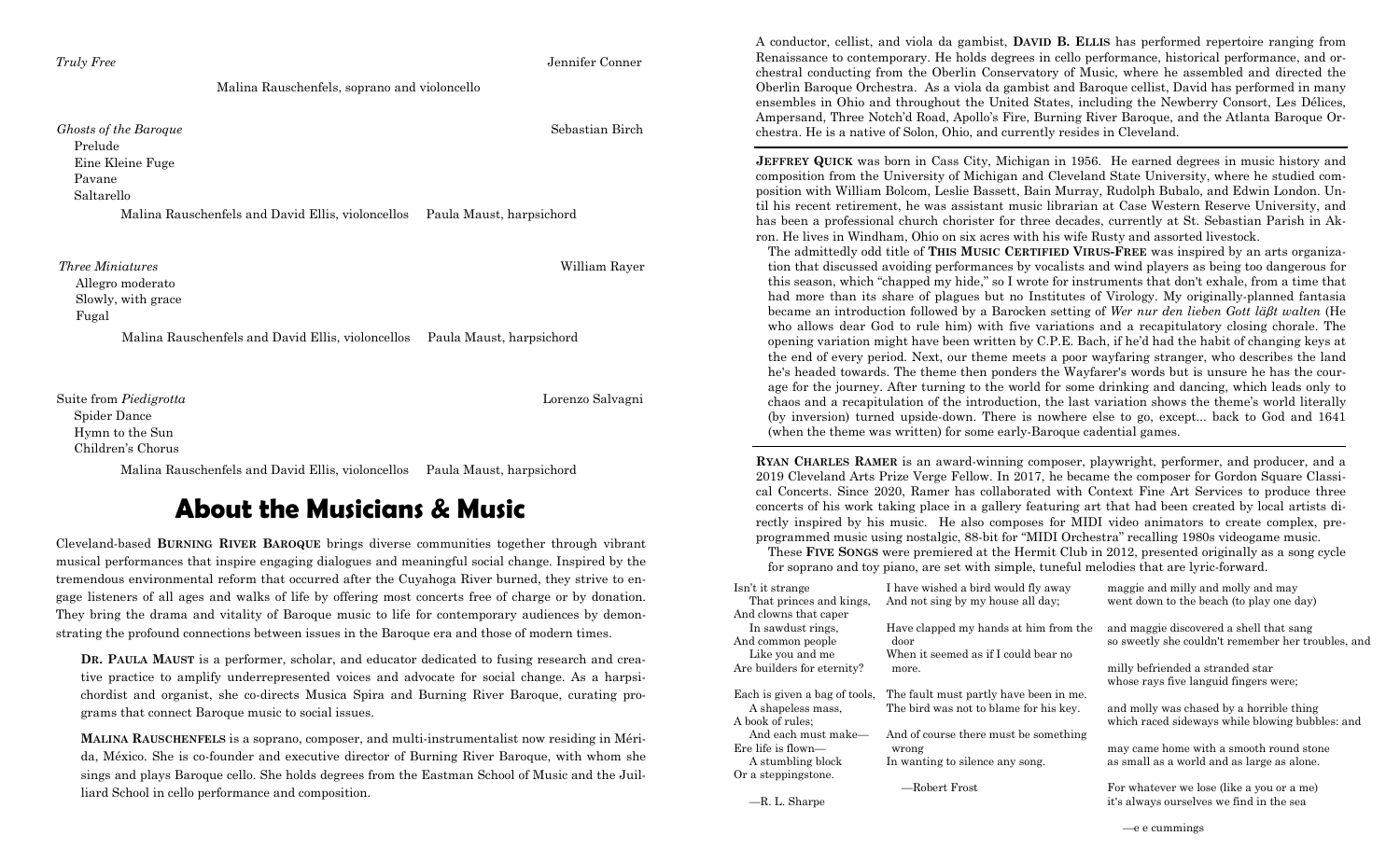The saddest noise, the sweetest noise, The maddest noise that grows — The birds, they make it in the spring, At night's delicious close.

Between the March and April line— That magical frontier Beyond which summer hesitates, Almost too heavenly near.

It makes us think of all the dead That sauntered with us here, By separation's sorcery Made cruelly more dear.

It makes us think of what we had, And what we now deplore. We almost wish those siren throats Would go and sing no more.

An ear can break a human heart As quickly as a spear, We wish the ear had not a heart So dangerously near.

—Emily Dickinson

here is little Effie's head whose brains are made of gingerbread when judgment day comes God will find six crumbs

stooping by the coffinlid waiting for something to rise as the other somethings did you imagine his surprise

bellowing through the general noise Where is Effie who was dead? —to God in a tiny voice, i am may the first crumb said

whereupon its fellow five crumbs chuckled as if they were alive and number two took up the song might i'm called and did no wrong

cried the third crumb, i am should and this is my little sister could with our big brother who is would don't punish us for we were good;

and the last crumb with some shame whispered unto God, my name is must and with the others i've been Effie who isn't alive

just imagine it I say God amid a monstrous din watch your step and follow me stooping by Effie's little, in

(want a match or can you see?) which the six subjective crumbs twitch like mutilated thumbs; picture His peering biggest whey

coloured face on which a frown puzzles, but I know the way— (nervously Whose eyes approve the blessed while His ears are crammed

with the strenuous music of the innumerable capering damned) —staring wildly up and down the here we are now judgment day

cross the threshold have no dread lift the sheet back in this way here is little Effie's head whose brains are made of gingerbread

—e e cummings

DR. KAREN GRIEBLING holds degrees in music from the Eastman School of Music, University of Houston, and University of Texas, Austin. From 1987 to 2018 she taught at Hendrix College, and was the founding conductor of the Hendrix College Chamber Orchestra while serving as violist with the Arkansas Symphony Orchestra and the internationally-acclaimed Cross Town Trio. Her music appears on several internationally-released commercial CDs and has been commissioned, performed, and warmly received in Asia, Europe, and North America.

I composed ALPENMUSIK after a performance tour took me to Slovenia. The bells of one of the big churches in Ljubljana, the capital city, had a rather unique and mournful sound that caught my ear and provided the motif that opens the Legend movement. The three dances that follow represent elements of Slovenian folk culture, with its blend of Austrian, Bohemian, and Italian. In the full suite, the polka and waltz represent Slovenian and Austro-Hungarian influences. The tarantella became a very popular social dance during the nineteenth century in Italy. My Tarantella has an American twist, namely, a basis in the twelve-bar blues.

The music of MARGI GRIEBLING-HAIGH has been characterized as haunting, charismatic, yearning, lyrical, and insoucient. She has been Composer-in-Residence at the Kent/Blossom Music Festival since 2011. Ms. Griebling-Haigh earned degrees from the Eastman School of Music and the San Francisco Conservatory of Music. Her Rhapsody for violin and piano and Danses Ravissants have been featured repeatedly on NPR's Performance Today and her 2020 dramatic work, The White Trout appeared on YouTube to outstanding reviews. Recent local concerts have included A little moment at the end of all (Cleveland Jazz Orchestra) and Cortège d'ascension (in memory of Thom Moore).

ATTEGGIAMENTI (Attitudes) consists of three short colorful pseudo-Baroque movements, filled with a bit of seventeenth-century intrigue. This is my first foray for the harpsichord, and I hope it won't be my last. In a moment of whimsy, I appended a bit of descriptive nonsense to each movement. The first of these is a busy little toccata: "There's a lot of hustle and bustle below stairs, as the beehive of servants prepares for royal guests." The second movement is a highly-embellished larghetto: "A haughty lady adjusts her lace ruff in a looking glass before disappearing down a wood-paneled corridor." The final movement is a jerky and slightly sinister allegro vivace: "She has a cloak; he has a dagger, and there's a dangerous game of hide-and-seek afoot."

DR. JENNIFER CONNER was a Regents scholar at the University of California, Irvine, where she received degrees in music, dance, and fine arts, and was awarded the prestigious Presidential Fellowship Grant for the performance of her music. She earned her doctorate from the Cleveland Institute of Music studying with Donald Erb, and also participated in the Center for Compositional studies in Aspen, Colorado with George Tsontakis and Bernard Rands. Her orchestra music has been performed by the Cleveland Orchestra, and the Oregon, Akron, Canton, and Grand Rapids Symphonies. Ensembles who have performed her choral and chamber works include the Cleveland Chamber Choir, Quire Cleveland, Panrámicos, Solaris, and the Cleveland Chamber Collective.

The words and music of TRULY FREE were written specifically for Malina Rauschenfels for this performance. As a country, the idea of personal freedom is part of our national fabric and has been brought to the fore these past few years. I wanted to write a meditation on what it means to me to be truly free.

I yearn to be free, truly free.

As the baby eagle once loosed from its nest, learns to soar.

But more than chasing cravings of the heart, I yearn to loose what tethers me to self, And in losing self, find the essence of self.

I yearn to be free, truly free. Of voices from within that bruise the soul Freed to try and fail, and try again And as a child of grace at last made whole, I would be free to offer grace to all.

I yearn to be free, truly free. My mind released from crippling doubts and fear, I would unveil the God that lies within And freed to see the child that God holds dear, I would be free to share myself with all.

I would surrender pride that clouds my mind, And deafens me to thoughts beyond my own. Though truth be mine, it is not mine alone. Once open to the thoughts that others share I'd find at last the deepest truths of all.

And free from fear and insecurity. The malcontent that binds me to myself, and blinds me to my own true blessed state. I yearn to leave all selfishness behind In loving servanthood to humankind.

I yearn to be free, truly free. As in cocoon, the butterfly transforms. So would I be loosed from all that binds Emerging as the child of God I am, And as I learn to truly love myself, Become at last a fount of love for all.

—J. Conner

SEBASTIAN ANTHONY BIRCH, a native of Ohio, was brought up in Italy where he began his musical training. He holds a master's degree in music from Cleveland State University, studying with Edwin London and Bain Murray, and a Doctor of Musical Arts degree from the Cleveland Institute of Music where he studied composition with Donald Erb. Dr. Birch has composed numerous works for the stage including the opera Ligeia and the musical, Cricket on the Hearth. He has been commissioned by Cleveland Ballet, The Tom Evert Modern Dance Company, The College of Wooster, and the University of South Florida. Dr. Birch is associate professor of music at Kent State University at Stark, where he teaches theory, composition and piano.